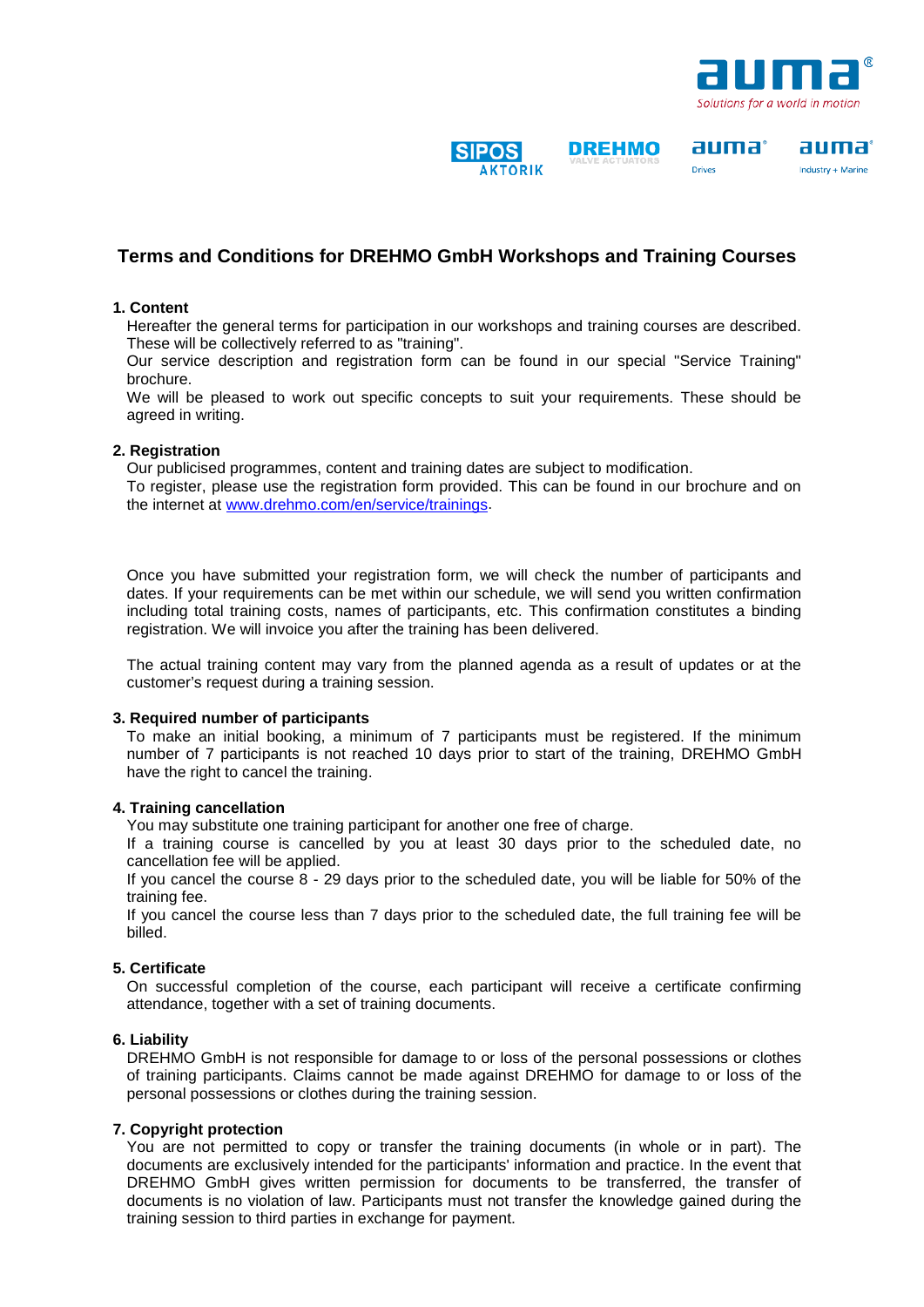

auma°

Industry + Marine

auma°

**Drives** 

### **SIPOS AKTORIK**

**DREHMO** 

# **8. Services included in the fee**

Unless agreed otherwise, training fees include catering and training documents for the participants. Catering includes soft drinks during training sessions as well as lunch. The costs for transport and overnight accommodation where appropriate shall be borne by the training participants.

### **9. Miscellaneous**

The place of performance is the headquarters of DREHMO GmbH in Wenden. The place of jurisdiction is Siegen.

We hereby refer to the General Terms and Conditions of DREHMO GmbH which can be found on the internet at [www.drehmo.com.](http://www.drehmo.com/)